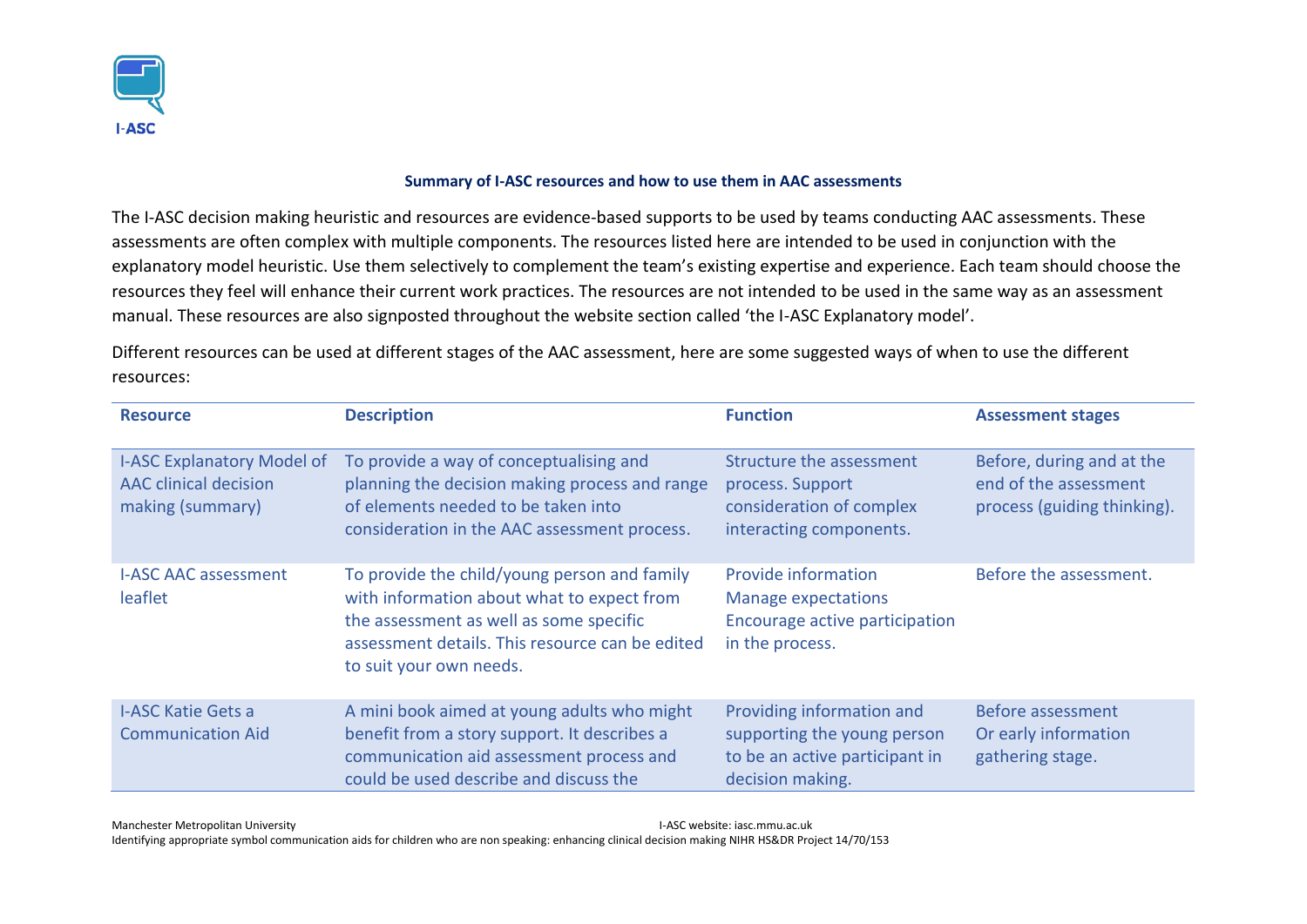

| <u>I-ASC</u>                                                         |                                                                                                                                                                                                                                                                                                                                             |                                                                                                         |                                                                          |
|----------------------------------------------------------------------|---------------------------------------------------------------------------------------------------------------------------------------------------------------------------------------------------------------------------------------------------------------------------------------------------------------------------------------------|---------------------------------------------------------------------------------------------------------|--------------------------------------------------------------------------|
|                                                                      | communication aid assessment process with<br>young people and can be a support in obtaining<br>their views on communication aids. The lead<br>character is a young woman.                                                                                                                                                                   |                                                                                                         |                                                                          |
| I-ASC Lucy Gets a<br><b>Communication Aid</b>                        | A mini book aimed at children who might<br>benefit from a story support. It describes a<br>communication aid assessment process and<br>could be used describe and discuss the<br>communication aid assessment process with<br>children and be a support in obtaining their<br>views on communication aids. The lead<br>character is female. | Providing information and<br>supporting the child to be an<br>active participant in decision<br>making. | Before assessment<br>Or early information<br>gathering stage.            |
| <b>I-ASC Luke Gets a</b><br><b>Communication Aid</b>                 | A mini book aimed at children who might<br>benefit from a story support. It describes a<br>communication aid assessment process and<br>could be used describe and discuss the<br>communication aid assessment process with<br>children and be a support in obtaining their<br>views on communication aids. The lead<br>character is male.   | Providing information and<br>supporting the child to be an<br>active participant in decision<br>making. | <b>Before assessment</b><br>Or early information<br>gathering stage.     |
| I-ASC pre-assessment<br>reflective cycle                             | A tool for planning the assessment process                                                                                                                                                                                                                                                                                                  | <b>Facilitating collaborative</b><br>working.                                                           | Early information gathering<br>stage.                                    |
| I-ASC Choosing roles in<br>AAC decision making and<br>implementation | A tool for planning the assessment process.                                                                                                                                                                                                                                                                                                 | <b>Facilitating collaborative</b><br>working.                                                           | early information gathering<br>stage and intervention<br>planning stage. |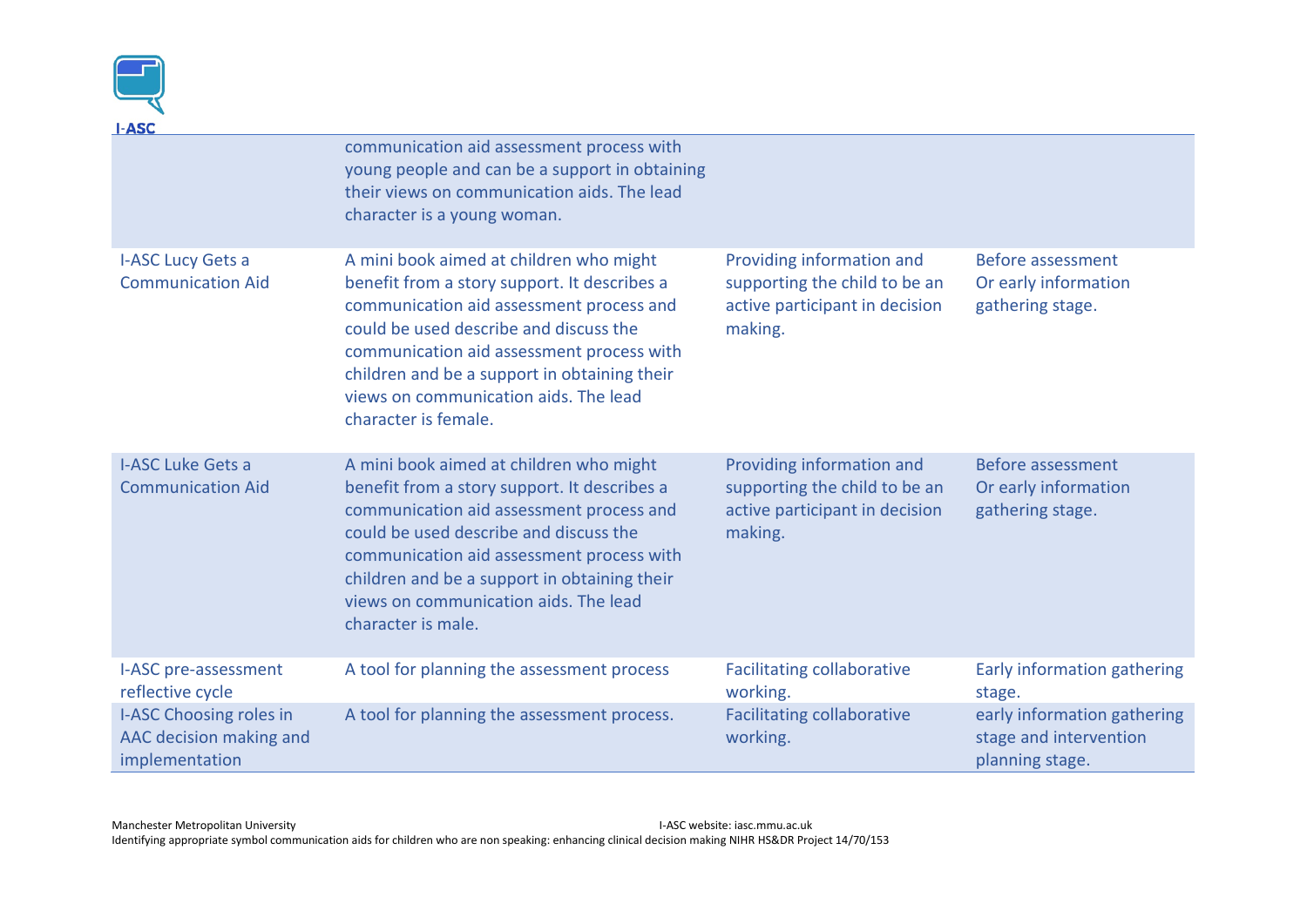| <b>I-ASC</b><br>I-ASC AAC log filled in<br>example  | A detailed example of the AAC and<br>communication information needed to inform<br>decision making.                                                       | Information gathering<br>Supporting decision making<br>Intervention planning                                                             | Information gathering<br>stage and/or<br>Intervention planning stage                |
|-----------------------------------------------------|-----------------------------------------------------------------------------------------------------------------------------------------------------------|------------------------------------------------------------------------------------------------------------------------------------------|-------------------------------------------------------------------------------------|
| <b>I-ASC AAC log blank</b>                          | A template for gathering information about<br>how a child currently communicates, what<br>communication needs they have and planning<br>for AAC supports. | Information gathering<br>Supporting decision making<br>Intervention planning.                                                            | Information gathering<br>stage and/or<br>Intervention planning<br>stage.            |
| <b>I-ASC About me example</b>                       | A detailed example of the child's story needed<br>to inform decision making.                                                                              | To develop a shared<br>understanding of the child or<br>young person's aspirations<br>and priorities to guide the<br>assessment process. | Information gathering<br>stage and/or<br>Intervention planning<br>stage.            |
| <b>I-ASC about me blank</b>                         | A template for gathering the relevant aspects of<br>the child's story needed to inform decision<br>making.                                                | Information gathering<br>Supporting decision making<br>Intervention planning.                                                            | Information gathering<br>stage and/or<br>Intervention planning<br>stage.            |
| <b>I-ASC Adult views of how</b><br><b>AAC</b> helps | Data examples from adults who use AAC<br>explaining the value AAC has had for them.                                                                       | Information sharing and<br>education                                                                                                     | Information sharing and<br>education                                                |
| <b>I-ASC Little eureka</b><br>moments               | Data examples from team members explaining<br>the value AAC has had for children.                                                                         | Information sharing and<br>education.                                                                                                    | Information sharing and<br>education.                                               |
| I-ASC Why use AAC?                                  | Information leaflet discussing AAC and the<br>added value it can have and how it aims to<br>complement not replace existing ways of<br>communicating.     | Information sharing and<br>education<br>And/or<br>Consensus building and<br>decision making.                                             | Information sharing and<br>education.<br>Consensus building and<br>decision making. |

Manchester Metropolitan University **I-ASC website: iasc.mmu.ac.uk I-ASC website: iasc.mmu.ac.uk** Identifying appropriate symbol communication aids for children who are non speaking: enhancing clinical decision making NIHR HS&DR Project 14/70/153

<u>ा</u>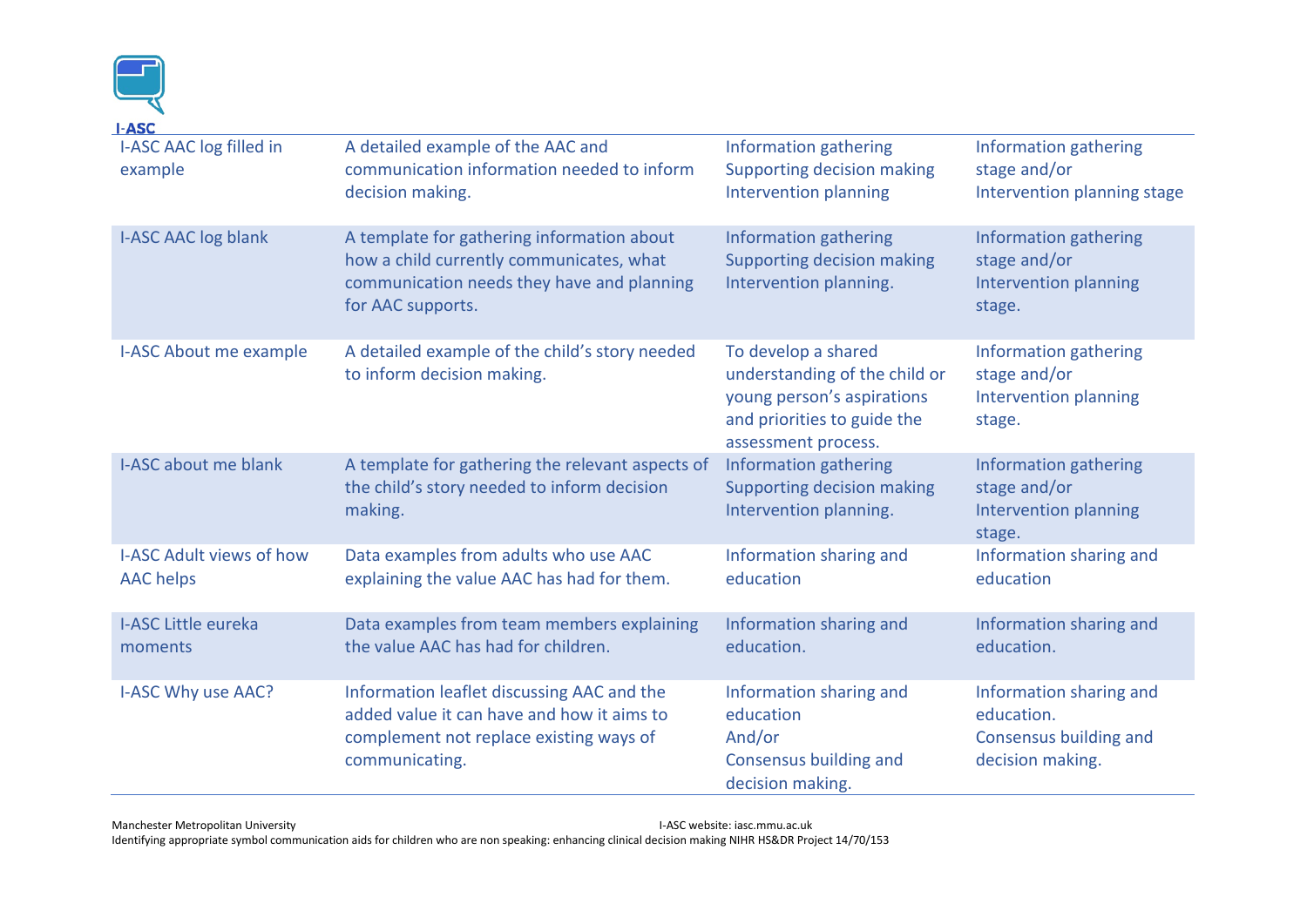

| <u> 1-ASC</u>                                                              |                                                                                                                                                     |                                                                                                                                           |                                       |
|----------------------------------------------------------------------------|-----------------------------------------------------------------------------------------------------------------------------------------------------|-------------------------------------------------------------------------------------------------------------------------------------------|---------------------------------------|
| <b>I-ASC reflexes and</b><br>communication                                 | Information sharing about reflexes and how it<br>influences AAC.                                                                                    | Information sharing and<br>education.                                                                                                     | Information sharing and<br>education. |
| I-ASC How to use the<br>spidergram tool                                    | Resource explaining how to identify different<br>views across the team and facilitate consensus<br>discussions to develop a shared plan.            | Consensus building and<br>decision making.                                                                                                | <b>Team discussions.</b>              |
| <b>I-ASC Spidergram blank</b>                                              | A template to how to support teams to identify<br>different views across the team and facilitate<br>consensus discussions to develop a shared plan. | Consensus building and<br>decision making.                                                                                                | Team discussions.                     |
| <b>I-ASC Competing</b><br>considerations descriptors                       | A list of child characteristics, communication<br>aid attributes and access features that can be<br>used with the spidergram resource.              | Consensus building and<br>decision making.                                                                                                | Team discussions.                     |
| <b>I-ASC Cultural and</b><br>contextual influencers<br>descriptors         | A list of influencers related to ways of working,<br>available resources and transitions that can be<br>used with the spidergram resource.          | Consensus building and<br>decision making.                                                                                                | <b>Team discussions.</b>              |
| <b>I-ASC Communication</b><br>system trial plan                            | Resource for planning out device trials.                                                                                                            | Information gathering.                                                                                                                    | AAC trialling stage.                  |
| <b>I-ASC Communication</b><br>system trial evaluation<br>filled in example | Example of how to fill in the communication<br>system trial evaluation template.                                                                    | Information gathering and<br>decision making.                                                                                             | AAC trialling stage.                  |
| <b>I-ASC Communication</b><br>system trial evaluation                      | Template for evaluating a trial of a<br>communication system.                                                                                       | Information gathering and<br>decision making.<br>To tease out what worked<br>well and not so well with a<br>particular communication aid. | Post AAC trial.                       |